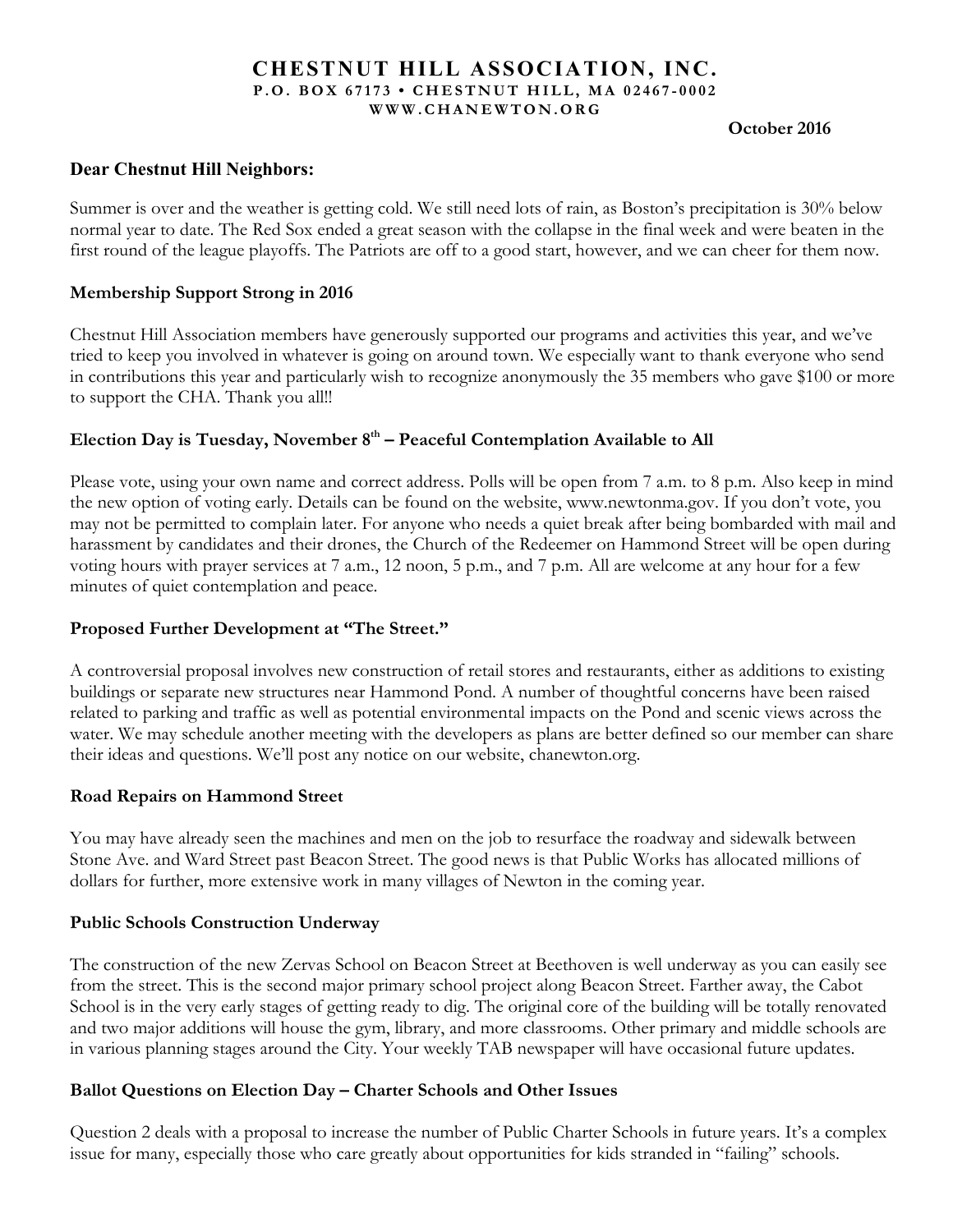Other ballot topics include Expansion of Slot Machine Gambling, Legalization of Marijuana, and Humane Treatment of Farm Animals. All of the four questions are discussed with pro and con arguments in the pamphlet entitled "Information for Voters" prepared by the office of the Secretary of the Commonwealth and mailed to all voters. Make your own decisions and try to figure out what they're all about. (No help here!)

# **Waban Hill Reservoir – Updated Plans**

The Waban Hill Reservoir, located off Comm Ave at Ward Street and Manet Road, is undergoing a major but gradual renovation and improvement at the five acre site now owned by the City of Newton. The entire property has been cleaned up, thanks to removal of overgrown weeds, poison ivy, invasive shrubs and trees. A new fence surrounds the water, and walking paths are being upgraded. Further work is still to come, and three public meetings have been held by the Friends of Waban Hill and the staff of the Parks & Recreation Department to share plans and ideas for additional improvements. More information and presentations by consultants may be found at: http://www.newtonma.gov/gov/parks/city/waban\_hill\_reservoir.asp

## **Save Webster Woods**

Boston College has completed the purchase of the entire site of Temple Mishkan Telifa on Hammond Pond Parkway, including the large wooded area that is part of Webster Woods. While BC has plans to use the existing building and open space for administrative purposes and parking, no promises have been made yet concerning the future of the woods. You have likely seen signs to "Save Webster Woods!" in and around Newton Center and Chestnut Hill, but plans are not yet clear. The City has hired an appraiser to get a professional opinion of the value of the undeveloped wooded area of about 12 acres.

# **Boston College Football Parking**

The football season is well underway, and the home team (BC) has struggled, especially against ACC opponents. The usual street signs are posted around the neighborhood showing the schedule of home games and parking restrictions starting two hours before the game and ending two hours after the end of the game. The CHA participates in post-game meetings to review security and traffic issues with BC Police and athletics personnel. Thus far there have been no big problems. If you are confused, read the street signs carefully and don't park on the marked streets during BC home games. It may be useful to alert visiting friends about the rules as well.

# **Chestnut Hill Real Estate Update**

Recent data suggest that the real estate market continues to be strong in both Newton and Brookline for singlefamily homes and condominiums. Economics play a role in this business, of course, and prosperity coupled with historically low interest rates help keep the market from stalling. Improved employment conditions and relatively strong investment markets are contributing elements. Activity has been positive relative to the past few years, with rising prices, especially in the price range below \$1 million, while very expensive properties take longer to sell. Such markets would be vulnerable to correction in the event of a significant rise in mortgage rates, and even though there are expectations of such an increase, transactions continue to close in our area.

The Fed continues to stall on raising rates while home buyers continue to buy, even though some older folks among us rightfully complain that rates on savings accounts and money market funds are artificially restrained by the government. All this will change; just don't ask us when.

If you are considering a sale or purchase of a property in the Chestnut Hill area, be sure to review market conditions and history with your realtor. Many knowledgeable experts are highly experienced in our community.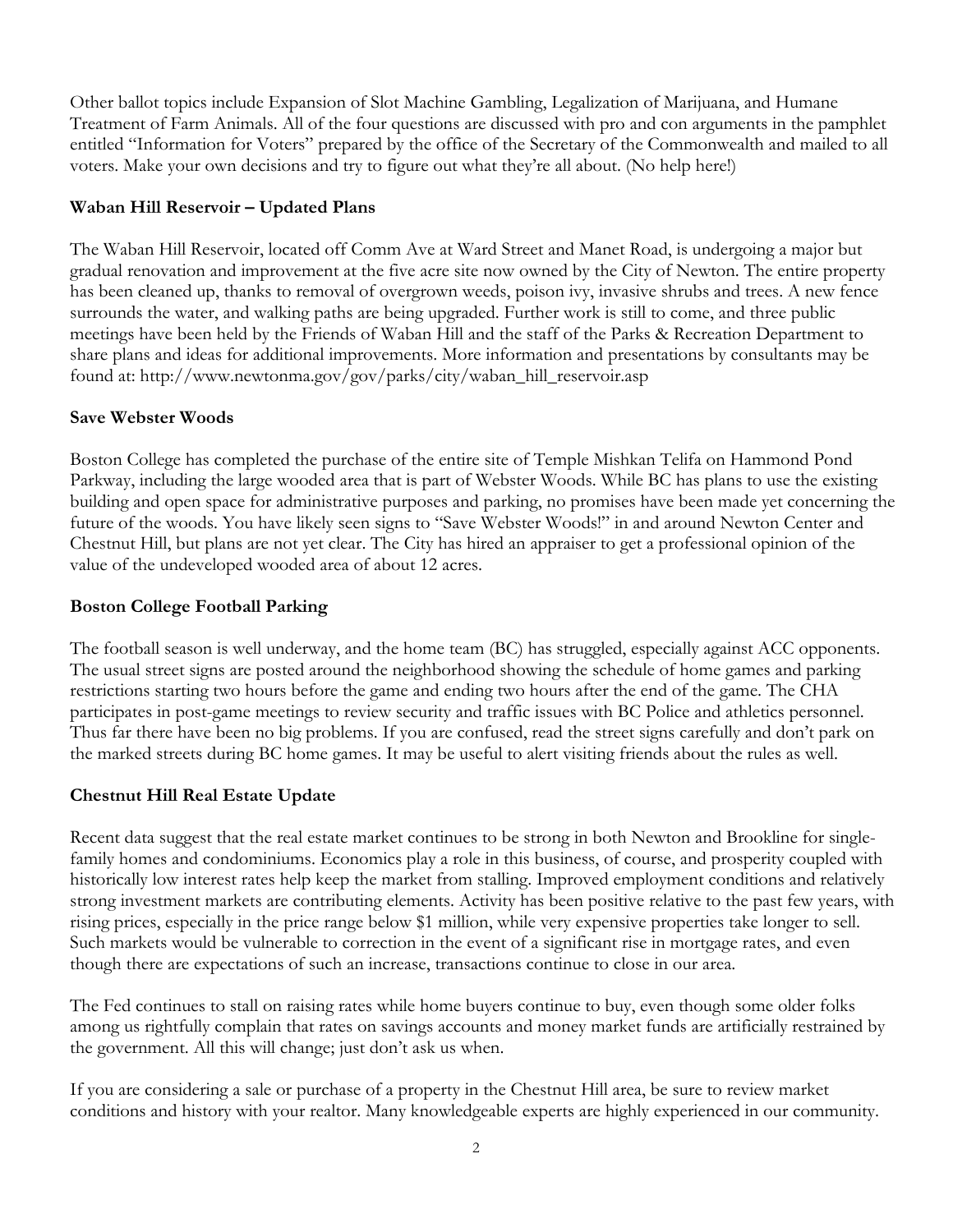# **Newton's Off-Leash Dog Parks**

We are fortunate that Newton has several off-leash parks where we can take our dogs for exercise and socializing with other dogs. All of the active parks are maintained and supervised by the Parks & Recreation Department. For those who live in Chestnut Hill, the convenient local parks include Old Cold Spring Park, close to Beacon Street, Cabot Park, near the Cabot School, and McGrath Park, next to Warren House on Washington Street in West Newton.

Details about obtaining a permit and membership tags (for the dogs) are available on the City of Newton website, www.newtonma.gov or at City Hall in the Clerk's office. It should be noted that Houghton Garden, managed by the Conservation Commission and the Friends of Houghton Garden, is *not* an authorized off-leash park.

## **Newcomers to Chestnut Hill?**

We know that many families have moved into Chestnut Hill in recent years, and we have taken the liberty of including you in this mailing, in hopes that you would enjoy joining the Chestnut Hill Association. Please take the opportunity to review the membership form on the next page and send it in along with a check for your dues as members of the CHA.

You may also want to log into the CHA website, chanewton.org and see more information about the Association, our committees, and notes of current events. If you are curious about any aspect of the CHA, please feel free to contact anyone on the list of Executive Committee members.

# **We Can Always Use Your Help**

As is no surprise, we always need volunteers to help keep the CHA viable in our neighborhood. Tell us what your interests are, and we'll try to involve you in some committee or function. We would like to identify a few to help organize meetings, social events, communications, and membership contact.

| Name                 | Phone        | Email                                 | Committee                |
|----------------------|--------------|---------------------------------------|--------------------------|
| Ken Lyons            | 617-262-5300 | lyonsassociates@verizon.net President |                          |
| <b>Elaine Pierce</b> | 617-277-1845 | pierceelaine@yahoo.com                | Treasurer                |
| Peggy Baseman        | 617-965-1220 | $p$ baseman@hotmail.com               | <b>Social Activities</b> |
| Marguerite D'Annolfo | 617-232-6218 | mrdannolfo@comcast.net                | Membership               |
| Jean Fulkerson       | 617-916-1661 | jean.fulkerson@gmail.com              | Zoning/Development       |
| John Grandin         | 617-566-4406 | $j$ grandin $3$ @gmail.com            | Traffic/Parking          |
| Zibby Pyle           | 617-734-3360 | zibpyle@gmail.com                     | Communications/Website   |
| Jim Taylor           | 617-738-8746 | $ictslf(\partial g$ mail.com          | Traffic/Parking          |
| Dick Tucker          | 617-232-2540 | dicktucker@hotmail.com                | Newsletter               |
| Peter Vieira         | 617-670-4138 | pview@payette.com                     | Zoning                   |

# **CHA EXECUTIVE COMMITTEE - CONTACT INFORMATION For more information, please contact any of the following:**

**Website: chanewton.org Send email or address changes to admin@chanewton.org**